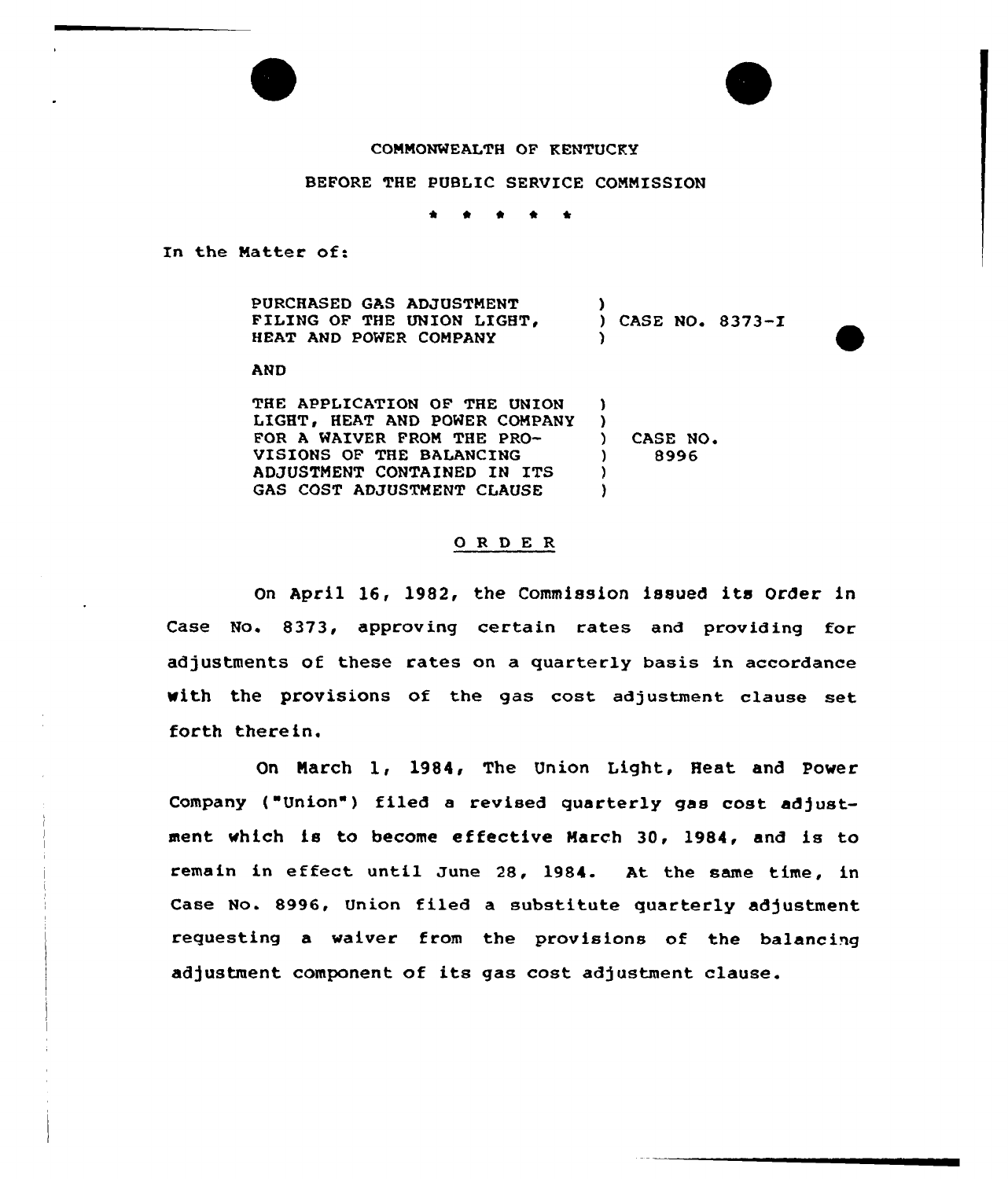The balancing adjustment ("BA") is designed to achieve a dollar for dollar matching of gas costs. Experience has shown that the BA ean vary significantly from quarter to quarter because of billing cycles and is very sensitive to extreme weather conditions near the beginning or end of a reporting quarter. The Commission is currently conducting an investigation in this matter. Union has also recognized the problem and has proposed to modify its gas cost adjustment clause in a pending case before this Commission.

Union's notice filed March 1, 1984, in Case No. 8373-I, reflects a large under-recovery of gas costs during the fourth quarter of 1983, resulting in a BA of \$5,490,428 or 49.3 cents per Ncf. Union's notice filed Narch 1, 1984, in Case No. 8996, requests a waiver from the provisions of its current gas cost adjustment clause and to amortize the \$ 5,490,428 over four quarters. This would reduce the BA to 12.3 cents per Mcf and is compatible with the application pending before this Commission.

After reviewing the record filed in this case and being advised, the Commission is of the opinion and finds that:

(1) Union's notice of Narch 1, 1984, set out certain revisions in rates which Union proposed to place into effeet, said rates being designed to pass on the wholesale increase in gas costs from its supplier in the amount of \$1,068,396 or 9.6 cents per Ncf.

$$
-2-
$$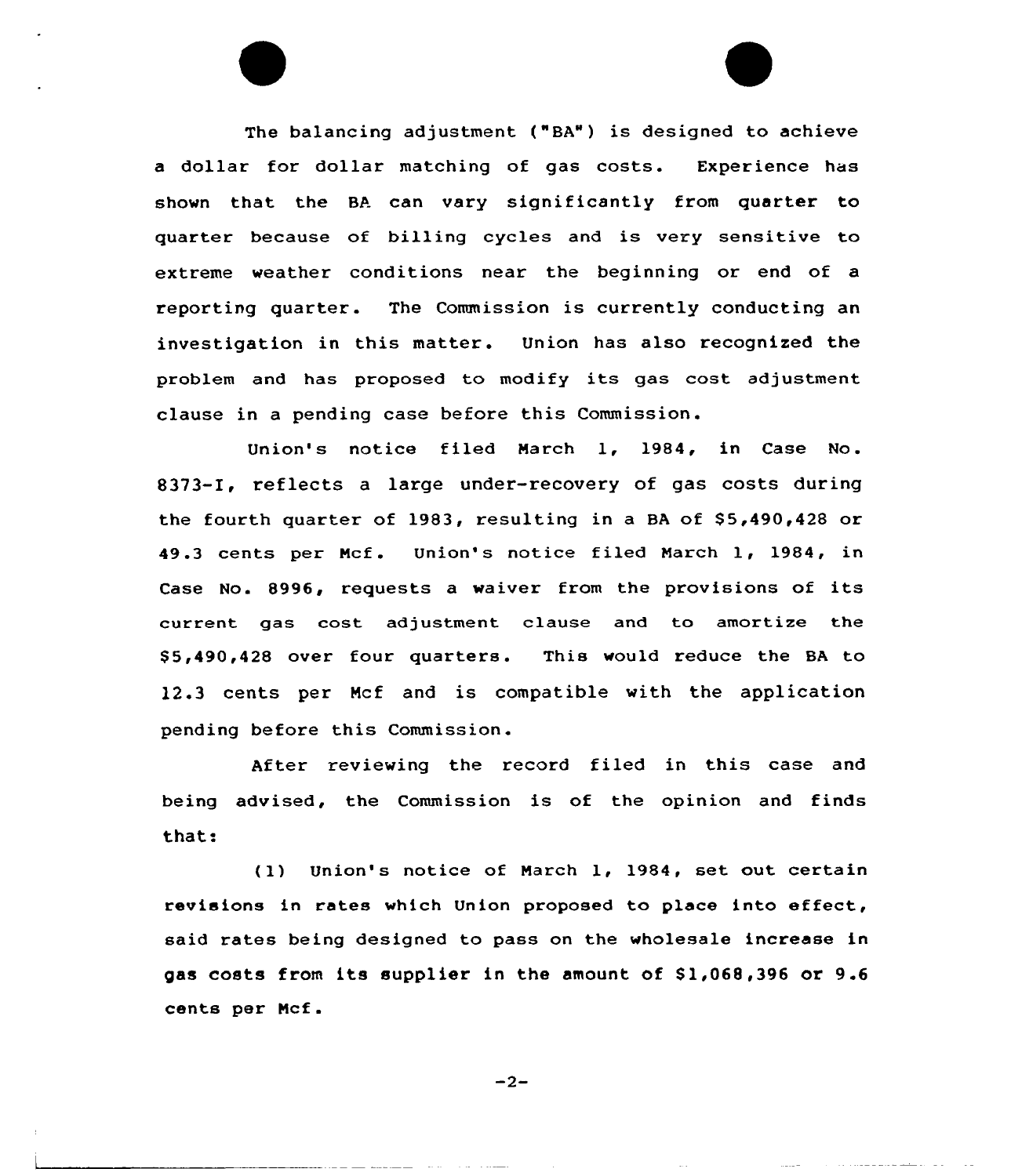(2) Union' notice set out refunds due its customers in the amount of \$362,399 which includes current quarterly supplier refunds of  $$125,398$ . Union proposes to refund this amount by applying a refund factor in the amount of 3.3 cents per Ncf. This amount includes interest at a rate equal to the average of the "3-Nonth Commercial Paper Rate" for the immediately preceding 12-month period less 1/2 of <sup>1</sup> percent to cover the costs of refunding.

(3) Union's notice set out a halancing adjustment in the amount of  $$5,490,428$  to compensate for previous underrecovery of gas cost by the company through the operation of its gas cost recovery procedure. Union should be allowed a waiver from the provisions of its current gas cost adjustment clause and to amortize this amount over the next four quarters. <sup>A</sup> balancing adjustment factor of 12.3 cents per Mcf should be used in calculating Union's gas cost recovery rate rather than 49.3 cents per Ncf.

(4) Union's notice of March 1, 1984, in Case No. 8373-I, proposed a gas cost recovery rate for exempt customers in the amount of  $$5.414$  per Mcf, an increase of  $$0.638$  per Ncf. This increase represents the combined effect of the supplier increase, refund and balancing adjustment. This rate should be denied.

(5) Union' substitute notice of March 1, 1984, in Case No. 8996, proposed a gas cost recovery rate for exempt customers in the amount of \$5.044 per Mcf, an increase

 $-3-$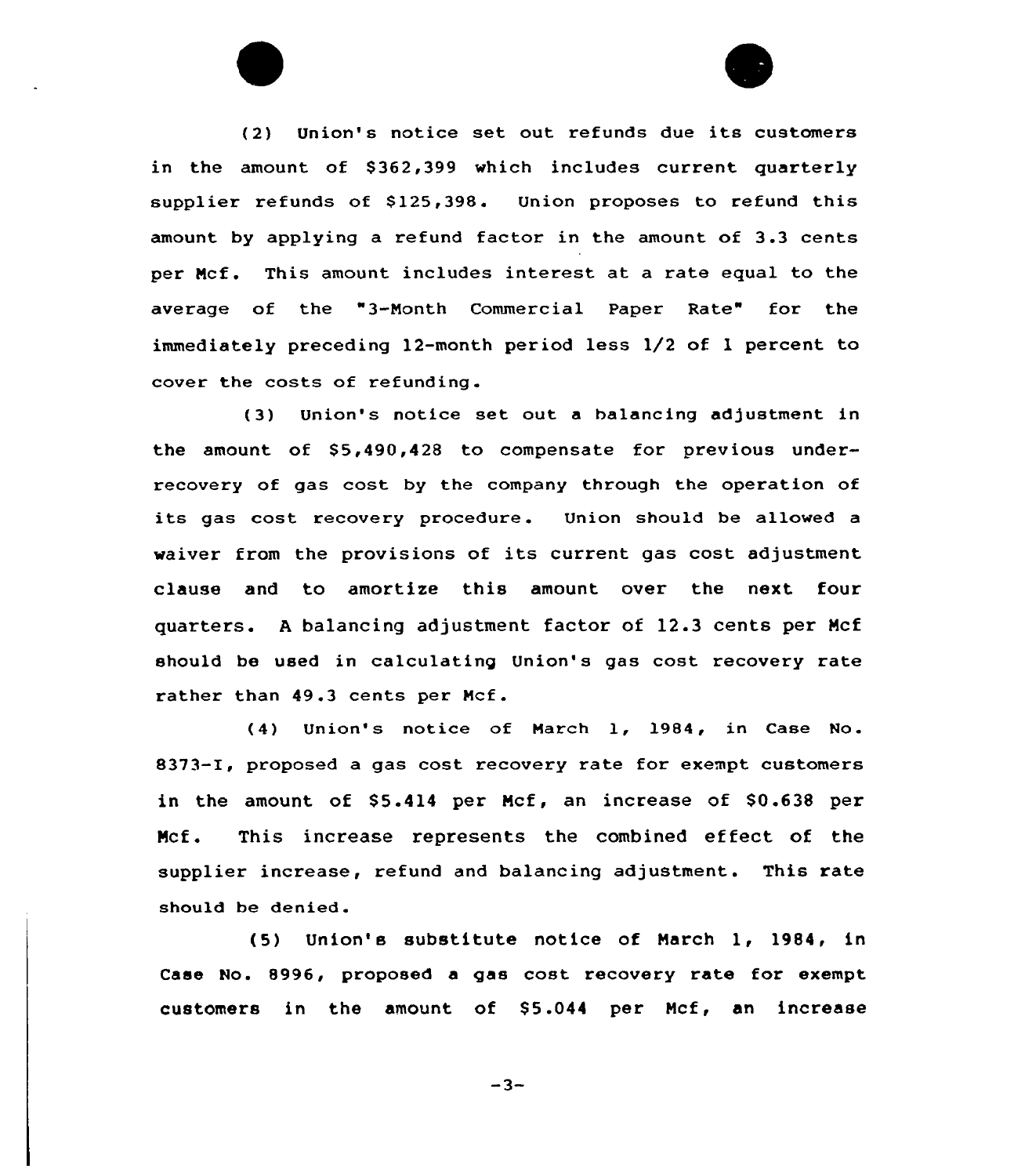

of \$0.268 per Mcf. This increase represents the combined effect of the supplier increase, refund and amortized balancing adjustments.

(6) Union's adjustment in rates set out in the Appendix to this Order is fair, just and reasonable and in the public interest and should be effective with bills rendered on and after Narch 30, 1984.

IT IS THEREFORE ORDERED that the rates in the Appendix to this Order be and they hereby are authorized effective for bills rendered on and after March 30, 1984.

IT IS FURTHER ORDERED that Union be allowed to deviate from the provisions af the balancing adjustment contained in its gas cost adjustment clause and amortize the under-recovery over the next four quarters.

IT IS FURTHER ORDERED that the gas cost recovery rate for exempt customers of 85.414 per Ncf, proposed in Case No. 8373-1 filed Narch 1, 1984, be and it hereby is denied.

IT IS FURTHER ORDERED that the gas cost recovery rate for exempt customers shall be \$5.044 per Mcf effective for bills rendered on and after Narch 30, 1984.

IT IS FURTHER ORDERED that, within 30 days of the date of this Order, Union shall file with this Commission its revised tariffs setting out the rates authorized herein.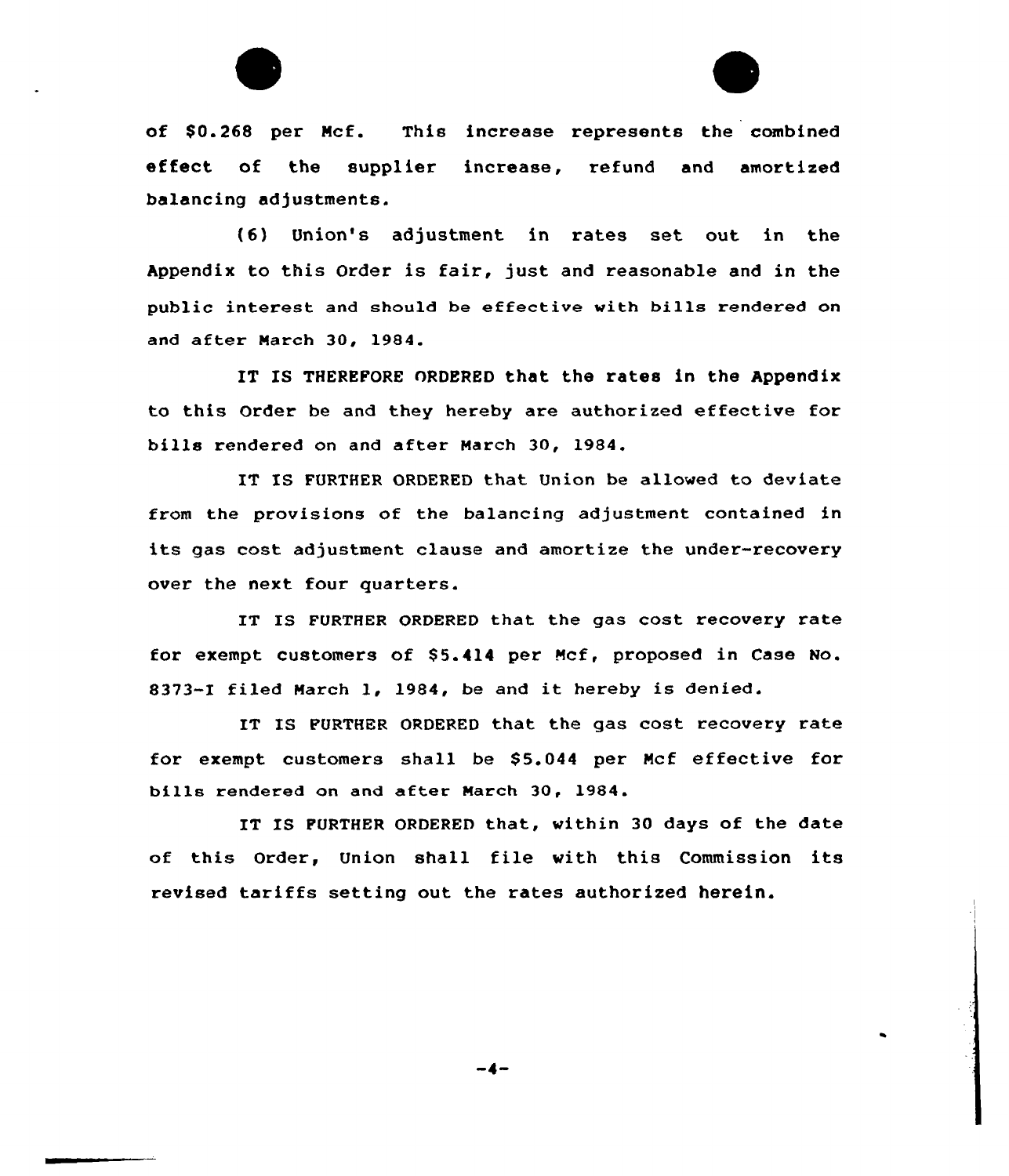

Done at Frankfort, Kentucky this 27th day of March, 1984.

PUBLIC SERVICE COHNISSION

<u>1 1 l</u> Chairman Vice Chairman MISAL **Commissioner** 

ATTEST:

**Secretary**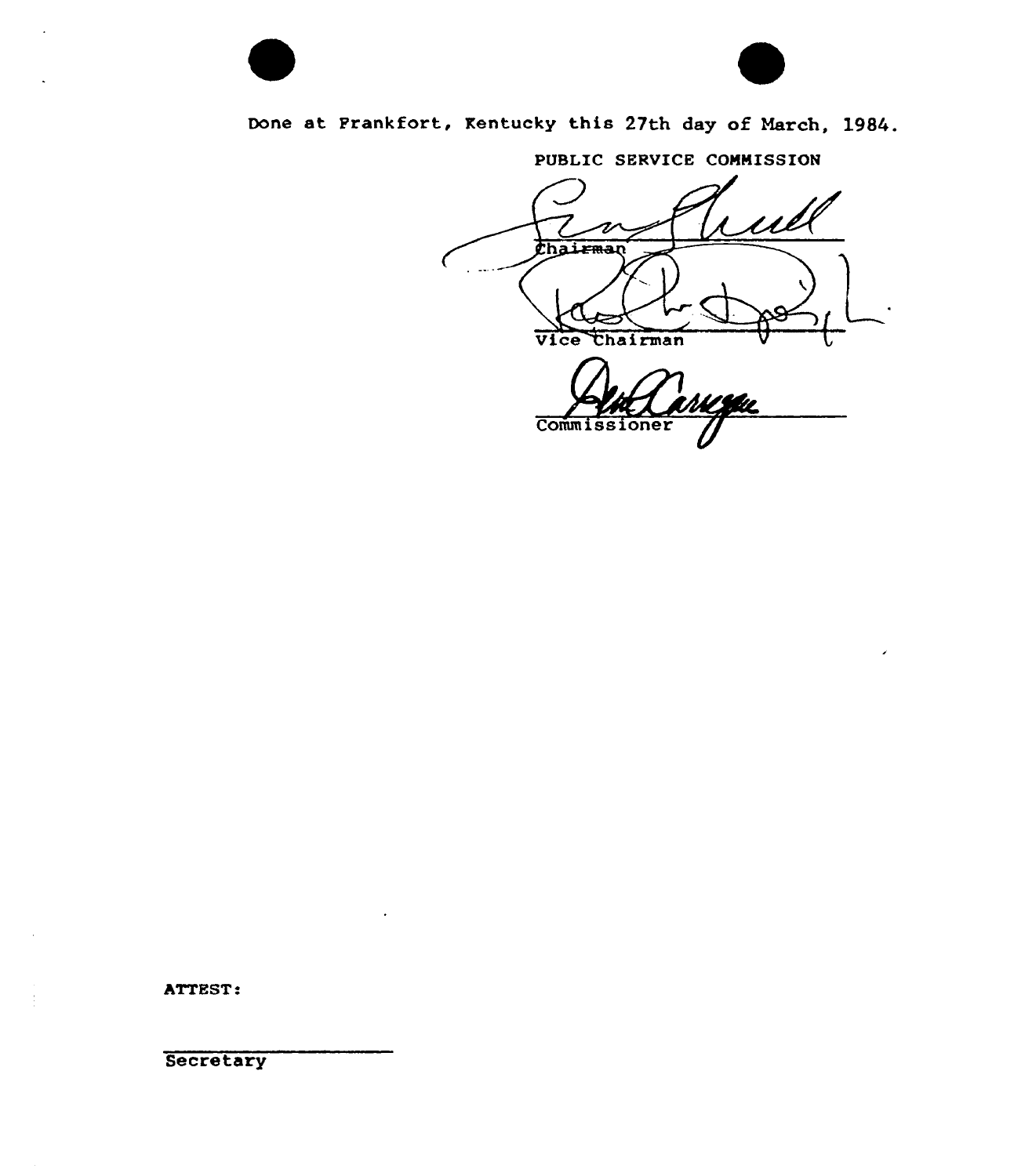

 $\alpha$  , and  $\alpha$  , and  $\alpha$  , and  $\alpha$ 



# APPENDIX

APPENDIX TO AN ORDER OP THE PUBLIC SERVICE COMMISSION IN CASE NO. 8373-I AND 8996 DATED MARCH 27, 1984.

The following rates and charges are prescribed for the customers served by Union Light, Heat and Power Company. All other rates and charges not specifically mentioned herein shall remain the same as those in effect under authority of this Commission prior to the date of this Order.

# RATE GS

#### GENERAL SERVICE

|      | Gas        |       |
|------|------------|-------|
| Base | Cost       | Total |
| Rate | Adjustment | Rate  |

All gas used  $10.99$  $6$  plus 50.44 $6$  equals 61.43 $6$  per 100 cu. ft.

The "Gas Cost Adjustment" as shown above, is an adjustment per 100 cubic feet determined in accordance with the "Gas Cost Adjustment Clause" set forth on Sheet No. 19 of this tariff.

#### RIDER R-ACS-1

# SUMMER AIR CONDITIONING SERVICE

All additional gas use will be billed at:

| Cost       | <b>Total</b> |
|------------|--------------|
| Adjustment | Rate         |
|            |              |

All gas used  $6.83$  $6$  plus  $50.44$  $6$  equals  $57.27$  $6$  per 100 cu. ft.

The "Gas Cost Adjustment" as shown above is an adjustment per 100 cubic feet determined in accordance with the Gas Cost Adjustment Clause" set forth on Sheet No. 19 of this tariff.